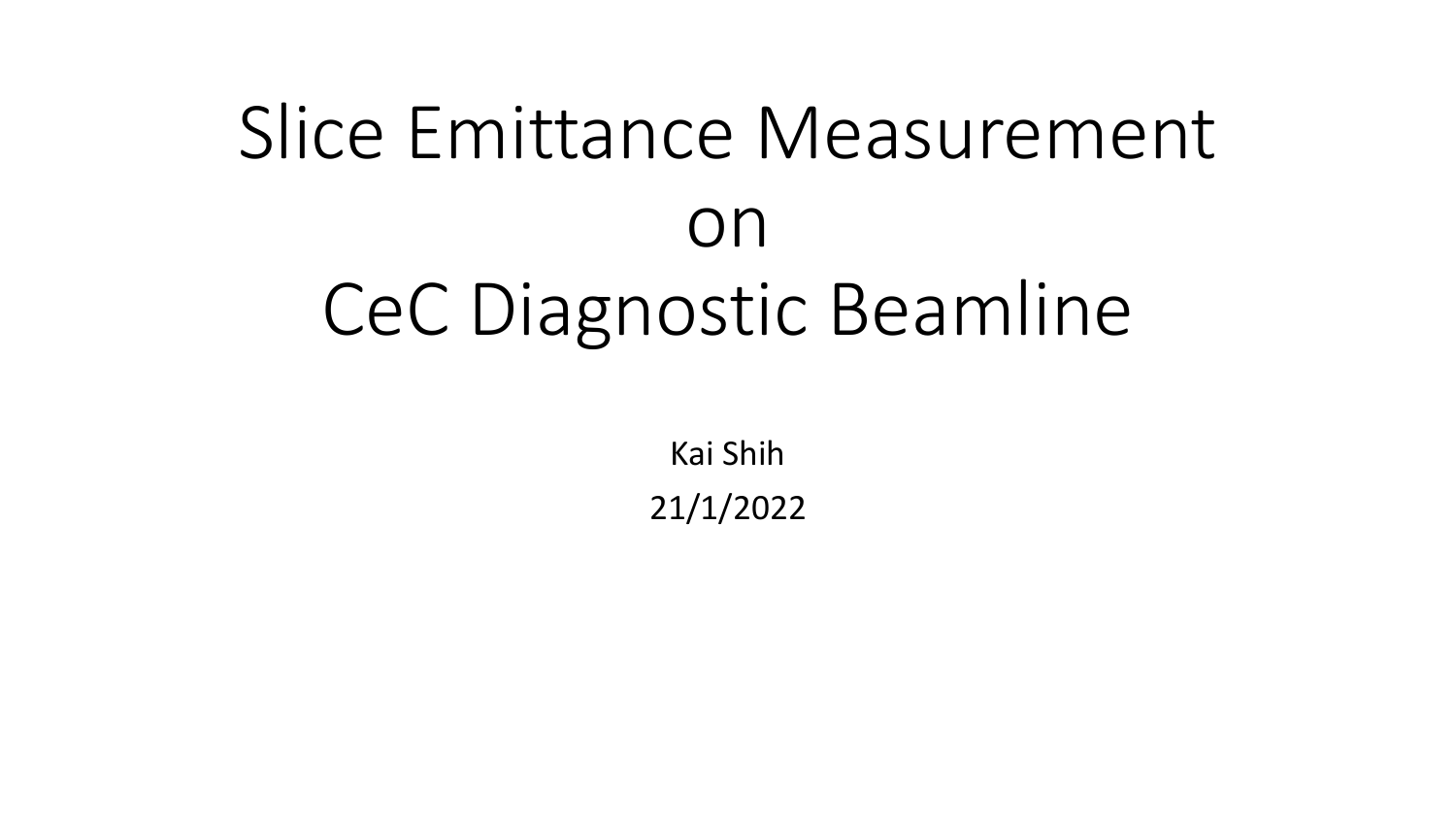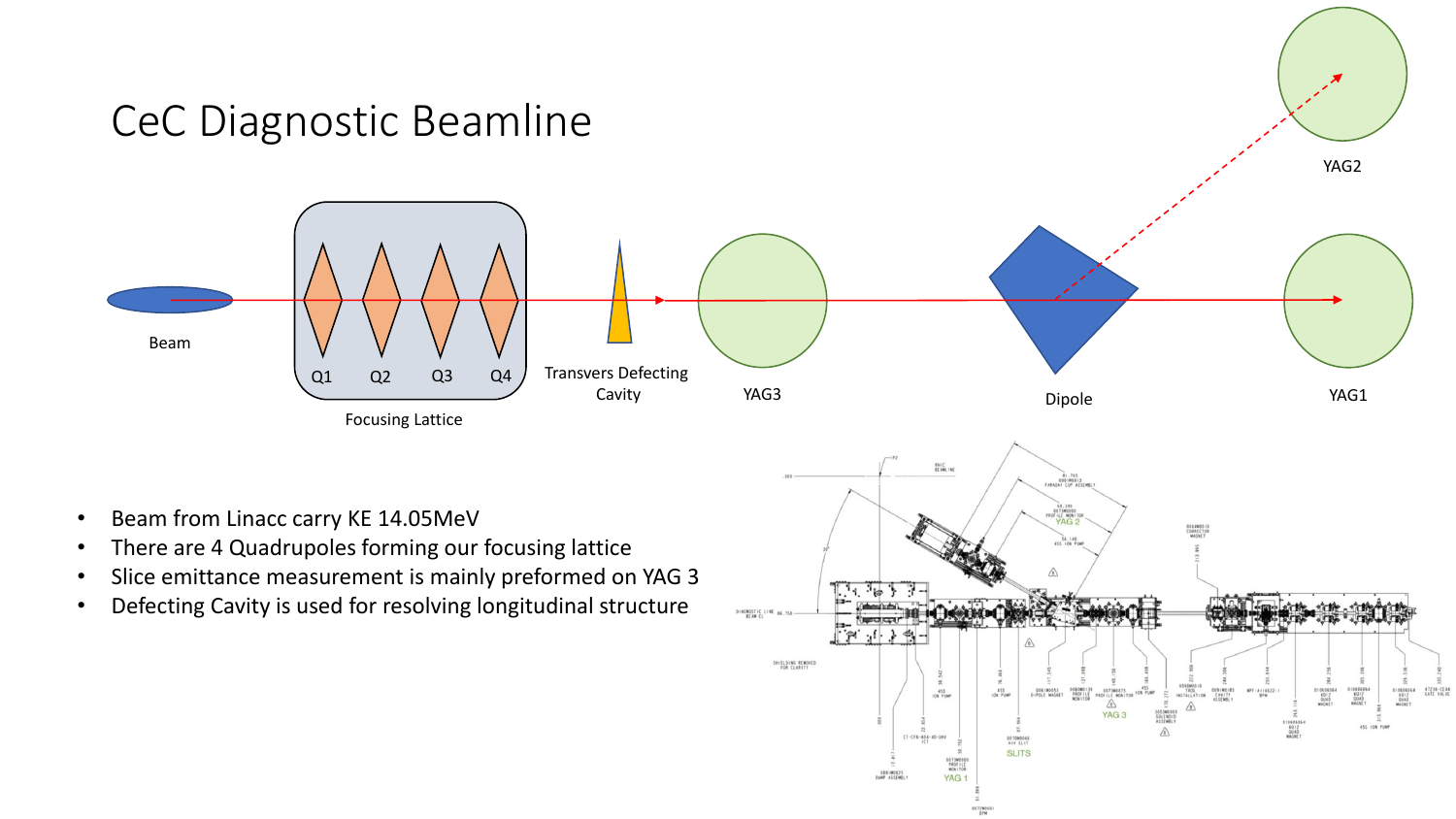# Defecting Cavity (TDC)





#### Kick vs phase



- The frequency of our TDC is 1.3GHz
- Typical beam length  $\sim$  70 ps
- focusing Lattice focus slices veristically on YAG
- Different longitudinal slices experience different TDC phase
- Resulting in a different vertical kick
- Longitudinal slices projected on same YAG location in different vertical position (time)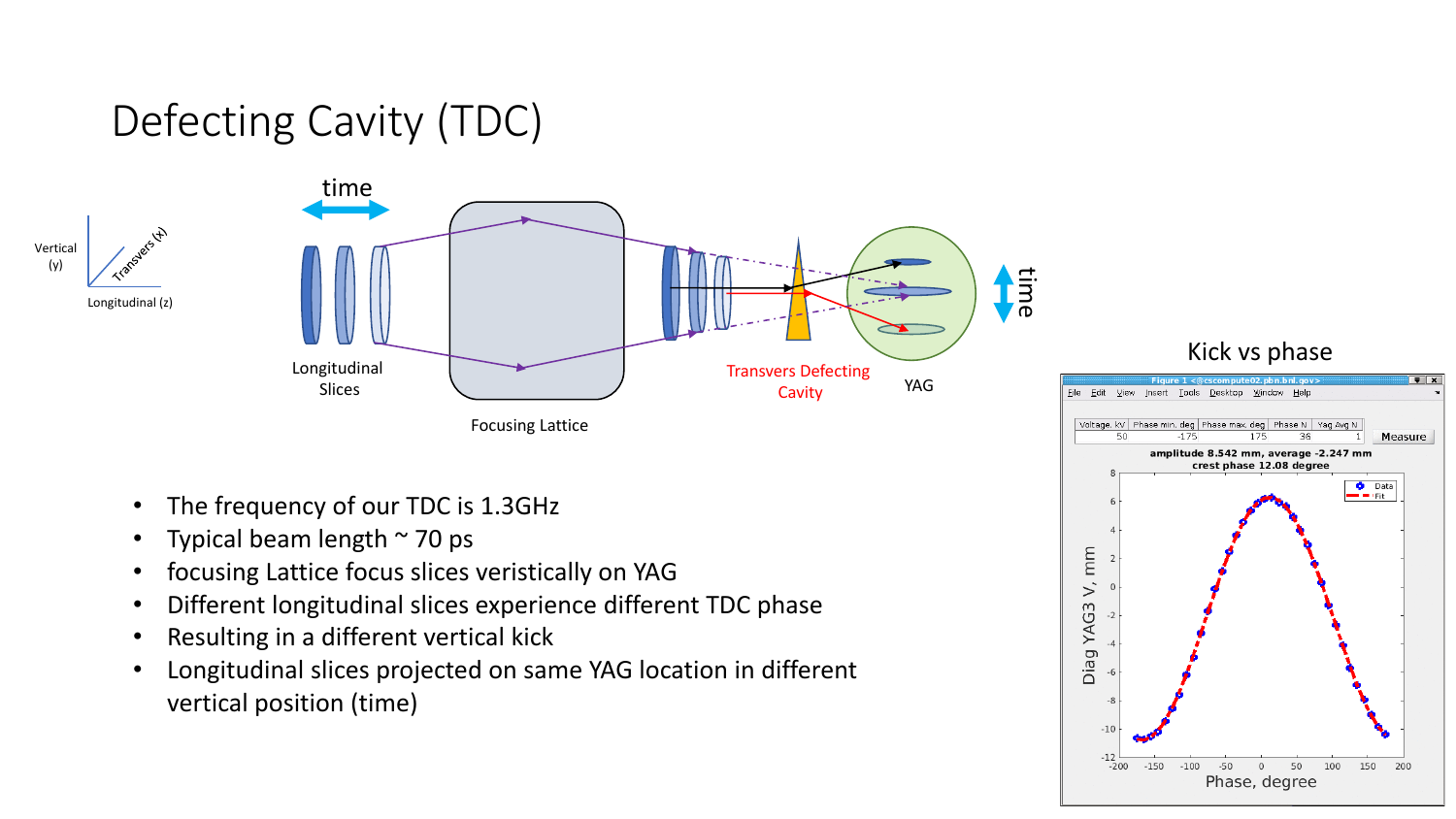#### Emittance measurement [Σ ′  $[\Sigma]$   $[M]$ Translets HT Vertical (y) Longitudinal (z) Longitudinal Focusing Lattice Slice **Superintent Contract Contract Contract Contract Contract Contract Contract Contract Contract Contract Co**

Emittance 
$$
\varepsilon = \sqrt{\sigma_{11} \sigma_{22} - \sigma_{12}^2}
$$
  
\n
$$
[\Sigma] = \begin{bmatrix} \sigma_{11} & \sigma_{12} \\ \sigma_{12} & \sigma_{22} \end{bmatrix} \qquad [M] = \begin{bmatrix} m_{11} & m_{12} \\ m_{21} & m_{22} \end{bmatrix}
$$
\n
$$
\because [\Sigma'] = [M][\Sigma][M]^T \qquad \sigma_{11} = \langle x \rangle^2
$$

• By changing transvers focusing (
$$
\nu
$$
 or  $\mu$ )

- A parabola ( $\sigma'_v$  or  $\sigma'_\mu$ ) can be obtained
- Emittance  $\varepsilon$  at the focusing lattice entrance can be calculated from the parabola parameters ( $\kappa$  and V)
- Where  $\kappa$  is the curvature and  $V$  is the height of parabola at the vertex

$$
\begin{matrix}\n\sigma'_v \\
\hline\n\vdots \\
\hline\n\vdots \\
\hline\n\vdots \\
\hline\n\vdots \\
\hline\n\vdots \\
\hline\n\vdots \\
\hline\n\vdots \\
\hline\n\vdots \\
\hline\n\vdots \\
\hline\n\vdots \\
\hline\n\vdots \\
\hline\n\vdots \\
\hline\n\end{matrix}
$$

$$
\therefore \sigma'_{11} = m_{11}^2 \sigma_{11} + m_{11} m_{12} 2 \sigma_{12} + m_{12}^2 \sigma_{22}
$$

$$
\nu = \frac{m_{11}}{m_{12}} \qquad \sigma_{\nu}^{\prime} = \frac{\sigma_{11}^{\prime}}{m_{12}} \qquad \mu = \frac{m_{12}}{m_{11}} \qquad \sigma_{\mu}^{\prime} = \frac{\sigma_{11}^{\prime}}{m_{11}}
$$

$$
\sigma_{\nu}^{\prime}(\nu) = \sigma_{11} \nu^{2} + 2\sigma_{12} \nu + \sigma_{22} \qquad \sigma_{\mu}^{\prime}(\mu) = \sigma_{22} \mu^{2} + 2\sigma_{12} \mu + \sigma_{11}
$$

$$
\varepsilon = \sqrt{\kappa_{\nu} \times V_{\nu}}
$$

$$
\varepsilon = \sqrt{\kappa_{\mu} \times V_{\mu}}
$$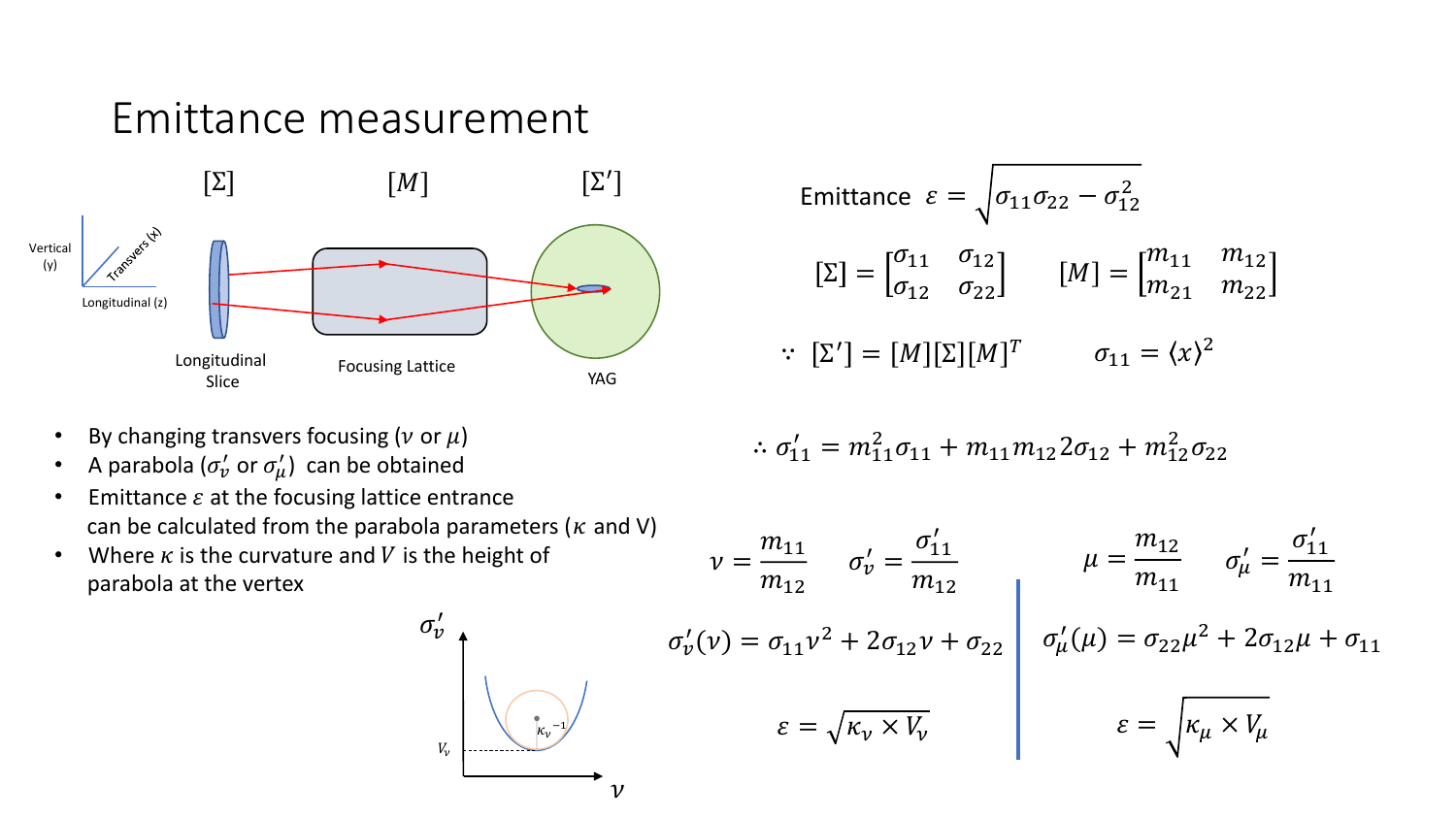# Beam focusing

- For our beam lattice, focusing fall on quadrant II of map  $\mu$ ,  $\nu$
- parabola ( $\sigma'_v$  or  $\sigma'_\mu$ ) will seat on the line of focus
- For the map of  $\mu$ ,  $\sigma'_{\mu}$  is easy to cross the ridge ( $-\infty$  to  $\infty$ )
- Also low values  $\mu$  are not exist in quadrant II
- Therefore, the focusing parameter  $\nu$  was selected for emittance measurement



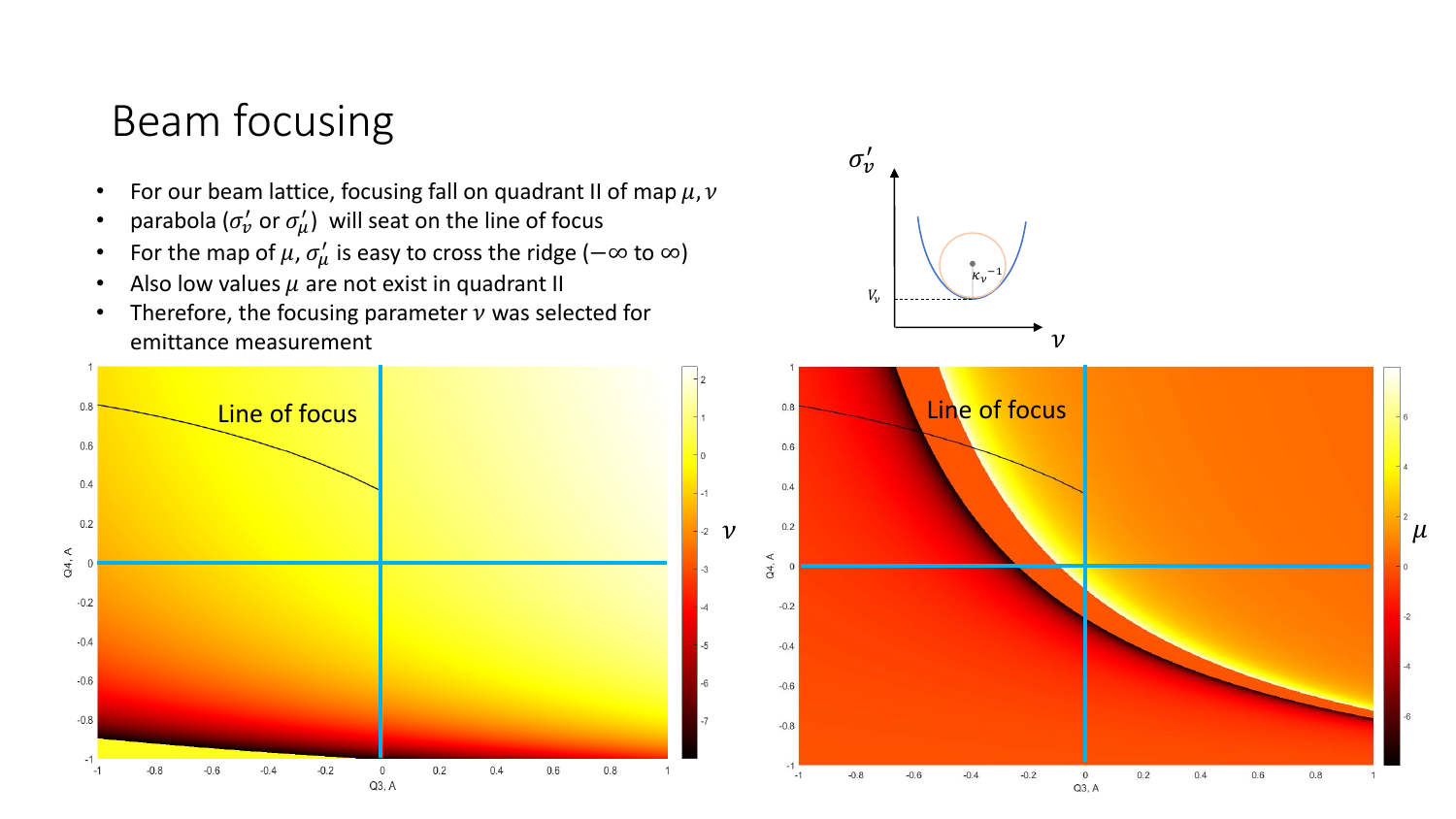## Data fitting

$$
\varepsilon = \sqrt{\kappa_{\nu} \times V_{\nu}}
$$

- Curvature  $\kappa$  was fitted by using all the measurement
- Vertix  $V$  was fitted by using bottom range
- This can prevent  $V$  from < 0, giving false emittance result can be calculated from the parabola parameters ( $\kappa$  and V)

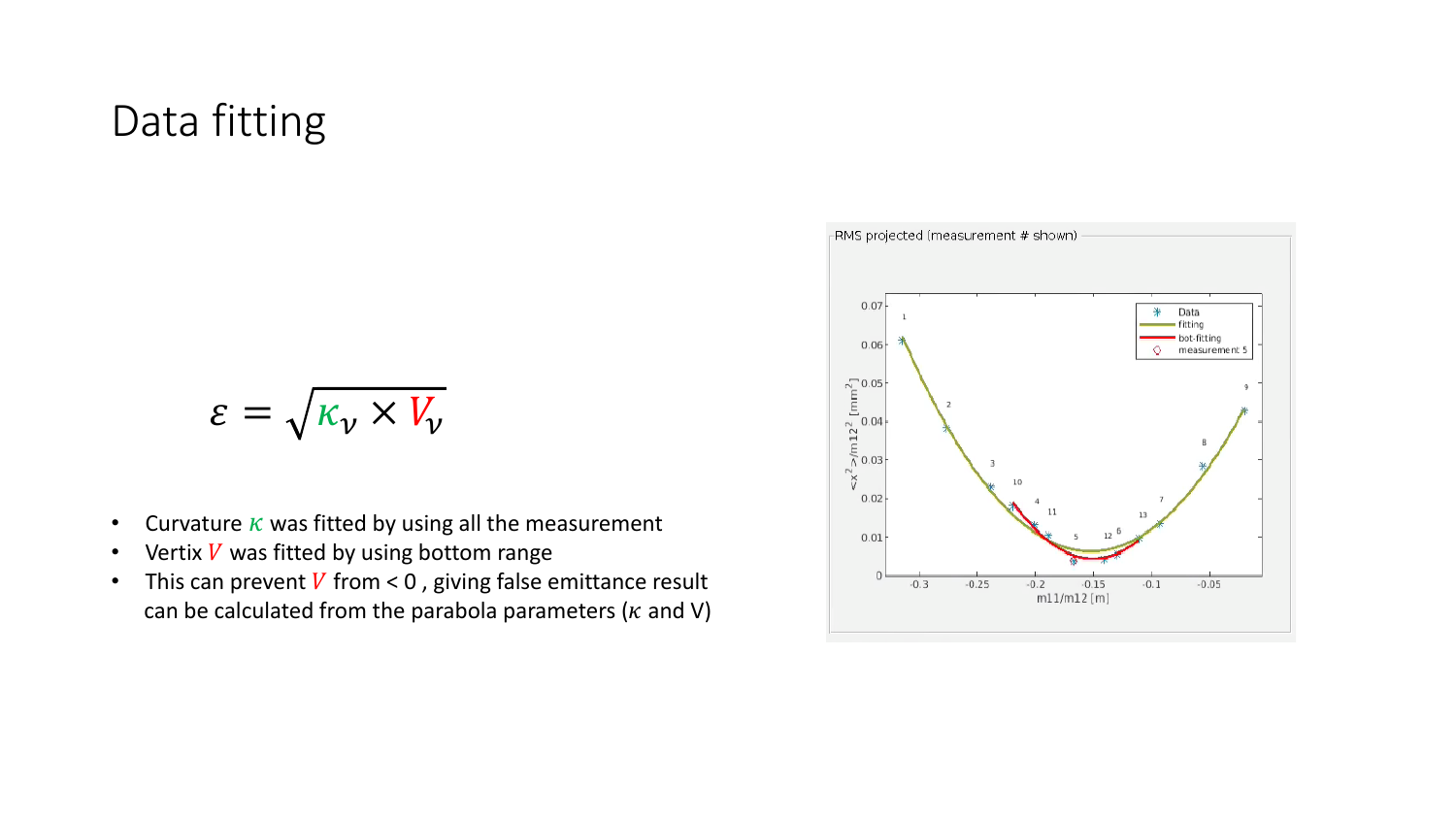### Beam Slicing



$$
\nu = -0.17 \qquad \qquad \nu = -0.13 \qquad \qquad \nu = -0.06 \qquad \qquad \nu = -0.02
$$



$$
\nu=-0.13
$$



time

$$
\nu=-0.17
$$